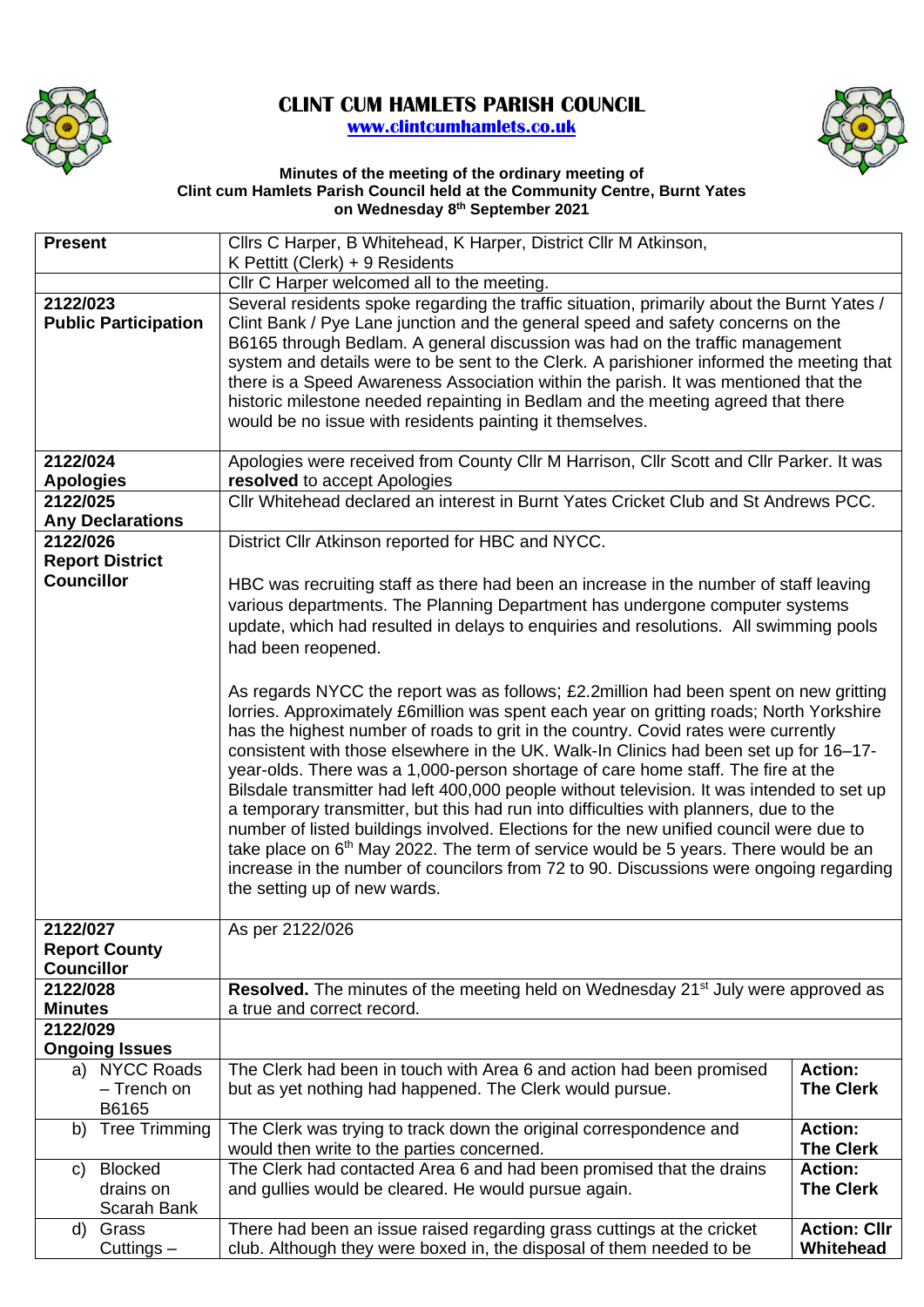|                    | <b>Cricket Club</b>         | investigated. As there had been no Cricket Club meeting the situation<br>remained the same                                                     |                                    |
|--------------------|-----------------------------|------------------------------------------------------------------------------------------------------------------------------------------------|------------------------------------|
| e)                 | Notice Board                | A quote had been received for a new noticeboard in the car park at Burnt                                                                       | <b>Action: Cllr</b>                |
|                    |                             | Yates. Cllr Harper would contact another supplier to arrange a quote.                                                                          | <b>C</b> Harper                    |
| f                  | Tarmac on                   | Area 6 had responded to the Clerk stating that the tarmac was not yet                                                                          |                                    |
|                    | <b>Clint Bank</b>           | considered defective.                                                                                                                          |                                    |
|                    | Footpath                    |                                                                                                                                                |                                    |
| $\mathfrak{g}$     | Tarmac on                   | Area 6 had responded to the Clerk stating that the tarmac was not yet                                                                          | <b>Action: Cllr</b>                |
|                    | Springfield                 | considered defective. However, there was a raised manhole. Cllr C                                                                              | C Harper,                          |
|                    | Footpath                    | Harper would identify which utility company was responsible and the                                                                            | <b>The Clerk</b>                   |
|                    |                             | Clerk would write to them                                                                                                                      |                                    |
| h)                 | <b>Cricket Club</b>         | The gates needed repainting and the cricket nets needed tidying. It was                                                                        | <b>Action:</b><br><b>The Clerk</b> |
|                    | Gates                       | resolved that the Clerk would write to the Club to ensure this and item<br>029d were included on the agenda at their next meeting.             |                                    |
| i)                 | Update on                   | Shelving was due to be installed on the phone box so it could be used for                                                                      | C/F                                |
|                    | Phone Box                   | swapping books. There were also plans for a Harvest box to be                                                                                  |                                    |
|                    |                             | temporarily sited in the phone box.                                                                                                            |                                    |
| j)                 | 2 <sub>nd</sub>             | District Cllr Harrison had offered a grant of £500 if the PC were prepared                                                                     | Action:                            |
|                    | Defibrillator               | to take responsibility for the equipment. Resolved: The PC would take                                                                          | <b>The Clerk</b>                   |
|                    |                             | responsibility for the equipment. The Clerk had received an email                                                                              |                                    |
|                    |                             | potentially offering another grant of up to £200, which he would                                                                               |                                    |
|                    |                             | investigate.                                                                                                                                   |                                    |
| k)                 | Speeding                    | As one was already in place in Burnt Yates, this was needed for Bedlam.                                                                        | C/F                                |
|                    | Protocol                    | Cllr Harrison was pursuing but details were to be sent to the Clerk.                                                                           |                                    |
| $\vert$            | Teenage                     | <b>Resolved: No recent incidents</b>                                                                                                           | <b>Resolved</b>                    |
|                    | behavior at                 |                                                                                                                                                |                                    |
|                    | play area<br>m) Clearing of | There was an issue with the path from Scarah Bank Cottages up to the                                                                           | <b>Action:</b>                     |
|                    | dangerous                   | wide path, on the right-hand side of the B6165. Highways had cleared a                                                                         | <b>The Clerk</b>                   |
|                    | footpaths                   | few years before so the Clerk would contact them to ask them to repeat                                                                         |                                    |
|                    |                             | their actions.                                                                                                                                 |                                    |
| n)                 | Repairs to                  | A member of the public agreed to provide a quote to fix.                                                                                       |                                    |
|                    |                             |                                                                                                                                                | C/F                                |
|                    | Law Lane seat               |                                                                                                                                                |                                    |
| 2122/030           |                             |                                                                                                                                                |                                    |
|                    | <b>Financial Matters</b>    |                                                                                                                                                |                                    |
| a)                 | <b>Bank</b>                 | The Clerk had circulated a report previously. The balance in hand at the                                                                       | <b>Resolved</b>                    |
|                    | Reconciliation              | bank after considering cheques to be signed was £11,083.85. The Clerk                                                                          |                                    |
|                    | and budget                  | also asked for approval for him to have view only Internet Banking.                                                                            |                                    |
|                    | comparison                  | Resolved: The RFO's report was accepted, and the relevant Internet                                                                             |                                    |
| b)                 | <b>YTD</b><br>Schedule of   | Banking forms were signed.                                                                                                                     | <b>Resolved</b>                    |
|                    | Payments                    | Resolved. The following payments were agreed.<br>YLCA Membership £211.00                                                                       |                                    |
|                    |                             | Clerk's Expenses £88.30                                                                                                                        |                                    |
| C)                 | Commuted                    | Resolved. The Commuted Sums spreadsheet had been circulated                                                                                    | <b>Resolved</b>                    |
|                    | Sums                        | earlier.                                                                                                                                       |                                    |
|                    | 2122/031 Items              |                                                                                                                                                |                                    |
|                    | requested by                |                                                                                                                                                |                                    |
| <b>Councillors</b> |                             |                                                                                                                                                |                                    |
|                    | a) Millennium<br>Seat       | As the Councillor who raised this subject had sent apologies, this was<br>carried forward.                                                     | C/F                                |
| b)                 | <b>Cricket Club</b>         | A question had been raised by a member of the public on whether the                                                                            | <b>Action: Cllr</b>                |
|                    |                             | Cricket Club had sublet its premises and if this was allowable. Cllr                                                                           | <b>C</b> Harper                    |
|                    |                             | Whitehead believed that there had been no financial gain involved. Cllr C                                                                      |                                    |
|                    |                             | Harper would investigate whether this was allowable.                                                                                           |                                    |
| C)                 | Community                   | A member of the public had asked about a sum of money received by the                                                                          | <b>Action:</b>                     |
|                    | Centre                      | Community Centre for flowers. Cllr Whitehead assured the meeting that                                                                          | <b>The Clerk</b>                   |
|                    |                             | the money had been spent on flowers in two troughs near the bus shelter                                                                        |                                    |
|                    |                             | and three tubs at the cricket club. He could provide receipts if necessary.                                                                    |                                    |
|                    |                             | A discussion ensued on provision of flowers early next year. The Clerk<br>was asked to check with HBC on whether bulbs would be available this |                                    |